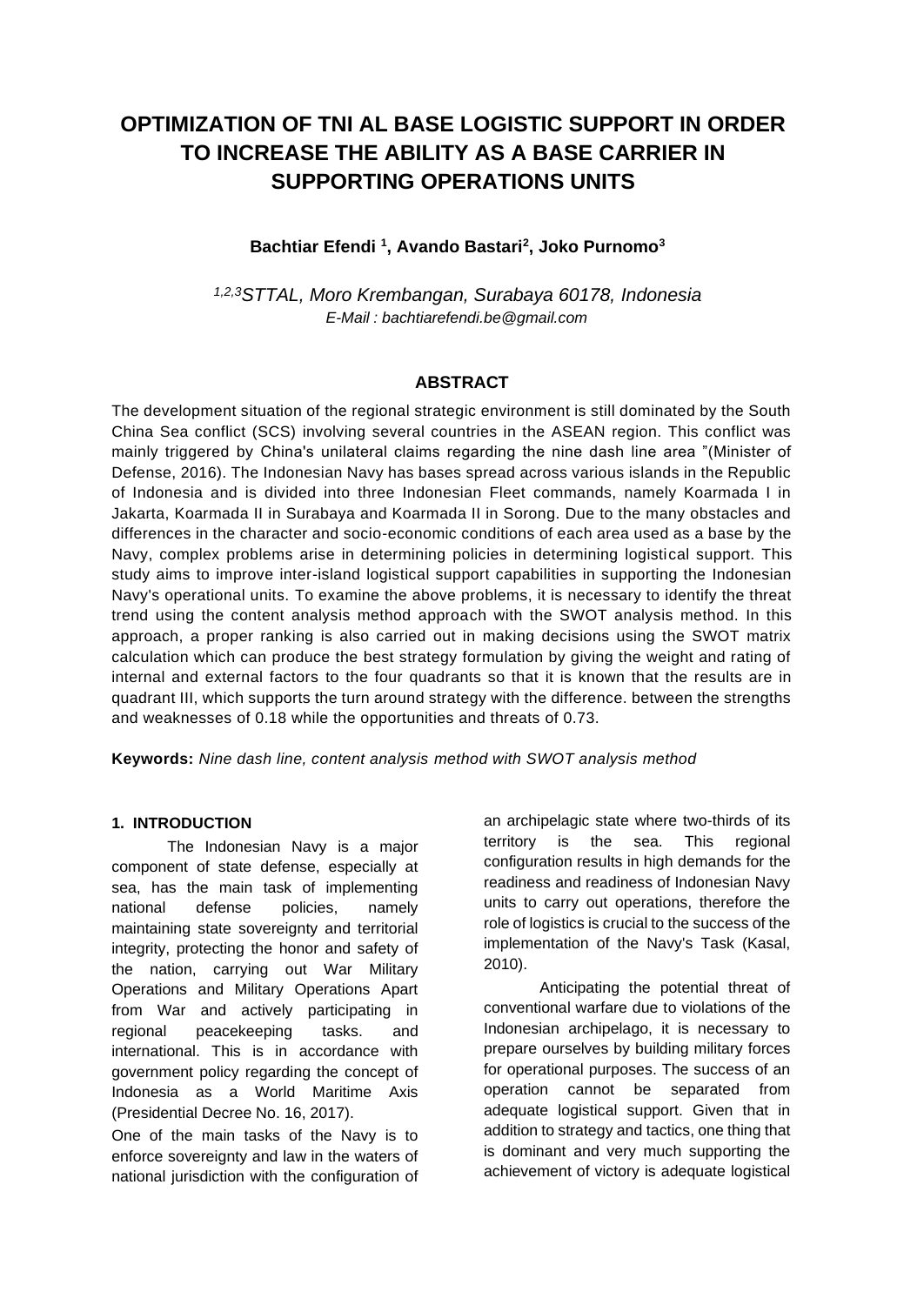support for personnel and combat equipment used. Departing from the limited resources, researchers try to solve the problems faced by bases so that logistical support can be carried out effectively and efficiently.

Currently the base conditions are found 3 main problems, namely the number of personnel that is still lacking, the anchoring facilities that are not optimal and the infrastructure that is not optimal. formulating a policy that is outlined in detail in the process of determining strategies and efforts to improve some of the obstacles faced in the field today.

## **2. LITERATURE REVIEW**

## **2.1 Logistics Management Theory.**

Logistic support is a part that considers effective and economical support (Benjamin S Blanchard, 1992). This is an integral part of the aspects of system planning, design and development, evaluation, results of construction / construction and its use. The main element of logistical support is maintenance planning which leads to the development of an integrated maintenance concept with various other supports.

The next main element is inventory support consisting of all spare parts including repairs, consumables parts, software, test equipment, transportation and handling equipment, training equipment and other facilities (documentation, procurement, material distribution, storage, personnel related to expertise and maintenance of inventory repair Next is the test and support equipment which includes all equipment, equipment for special monitoring equipment, diagnostics, calibration and metrology, positions for repair, service equipment and other necessary handling Then distribution and transportation which includes special storage, containers (reusable) and disposable), packing, moving goods and mobile facilities.Other elements are personnel and training, namely to get the personnel needed for installation, operation, handling and repair as well as the level of expertise according to the required fields supported by the facility itas, namely the means / place of activity. Then the data which includes manuals / procedures, technical drawings; and software related to programming data for monitoring and diagnosis.

## **2.2 Teori Integrated Logistic Support.**

The function of Integrated Logistic Support is an integrated logistics support system / equipment that ensures that its implementation is carried out efficiently and effectively (Jacobsen & Scott, 1996) This will determine that all elements of logistical support are planned, obtained, used, controlled and provided with time and cost. efficient. The things that are fundamental in integrated logistics support are as follows:

- a. Machining support. Includes safety configuration and management.
- b. Maintenance support.

Support that includes maintenance, repair to general overhoul level for support needs during operation and day-to-day operational support.

 Supply management integration is a series of activities that include coordination, scheduling and control of procurement, production, supply and delivery of products or services to users which includes daily administration, operations, logistics and information processing from users to suppliers.

- d. Analysis of training needs and training support.
- e. Distribution activities ranging from packing, shipping, storage and transportation to logistical support.
- f. Professional human resources in handling logistics.
- g. Technical data includes data logistics required.
- h. Risk management.
- i. Support base facilities.
- j. Deletion.

## **2.3 SWOT Analysis Theory.**

 SWOT analysis is the systematic identification of various factors to formulate the strategy of an organization. This analysis is based on logic that maximizes Strengths and Opportunities, but simultaneously minimizes Weaknesses and Threats.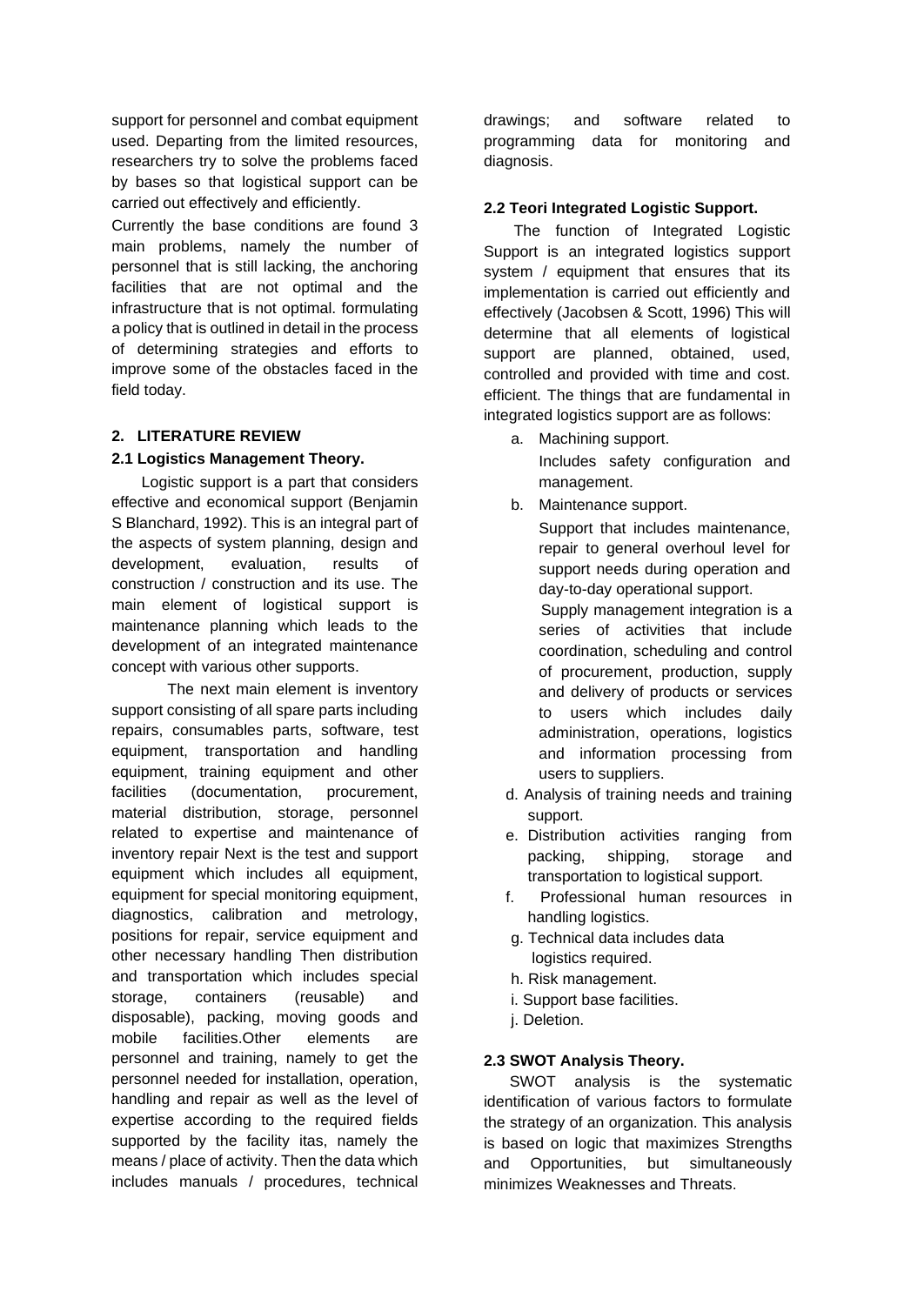Research shows that the performance of an organization can be determined by a combination of internal and external factors. These two factors must be considered, the internal environment (Strengths and Weaknesses) and the external environment (Opportunities and Threats). The SWOT analysis compares the two factors.



SWOT Matrix Analysis for Strategy Formulation

The planning process in a SWOT analysis goes through three stages, namely:

a. Data Collection Stage. At this stage the data obtained are classified into external data which are opportunities and threats and internal data which are strengths and weaknesses.

b. Analysis Phase. After collecting all the required data, a table of internal data and external data is created for external data, the table is called EFAS (external strategic factor analysis summary), while for internal data the table is called IFAS (Internal Strategic Factors Analysis Summary), then the two data are weighted as follows :

> 1) Arrange them in column 1 (5 to 10 opportunities and threats as well as strengths and weaknesses in each table).

2) Column 2 gives weight to each of the factors that have been made 1 (very important) to 0 (not important). 3) In column 3, calculate the rating for each factor by giving a scale ranging from 4 (out standing) to 1 (poor). For the rating value for the opportunity value is positive, the greater the opportunity is given a rating of +4, but on the other hand, if it is small, it is given a value of +1, this is inversely

proportional to the rating for threats, as well as for strengths and weaknesses.

4) In column 4 is the result of multiplying the weight in column 2 with the rating in column 3.

5) In column 5 provide comments or notes on why certain factors were chosen and how their weighted scores were calculated.

6) Add up the weighted scores in column 4 to get the total weighted score, this value is a comparison of whether or not the external and internal environmental conditions can be used for further analysis to be complete and accurate with the SWOT matrix model.

7) The SWOT matrix can clearly describe how external opportunities and threats are adjusted to their strengths and weaknesses. The matrix is described as follows:

| <b>IFAS</b><br><b>EFAS</b>                                     | Strengths (S)<br>Determine 5-10<br>internal strength<br>factors                                             | Weaknesses (W)<br>Determine 5-10<br>internal weakness<br>factors                      |
|----------------------------------------------------------------|-------------------------------------------------------------------------------------------------------------|---------------------------------------------------------------------------------------|
| Opportunities (O)<br>Determine external<br>opportunity factors | <b>SO Strategy</b><br>Create a strategy<br>here that uses<br>power to take<br>advantage of<br>opportunities | <b>WO Strategy</b><br>Create a<br>minimizing strategy<br>to utilize                   |
| Treats (T)<br>Determine external<br>threat factors             | <b>ST Strategy</b><br>Create a strategy<br>here that uses<br>power<br>to overcome<br>threats                | <b>WT Strategy</b><br>Create a strategy at<br>minimize<br>weaknesses<br>avoid threats |

#### Figure SWOT Matrix Diagram

#### 1.SO Strategy

This strategy is made based on the mindset of the organization, namely by utilizing all the power to seize and take advantage of maximum opportunities.

2.ST Strategy

This is a strategy in using the strength of the organization to overcome threats.

3.WO Strategy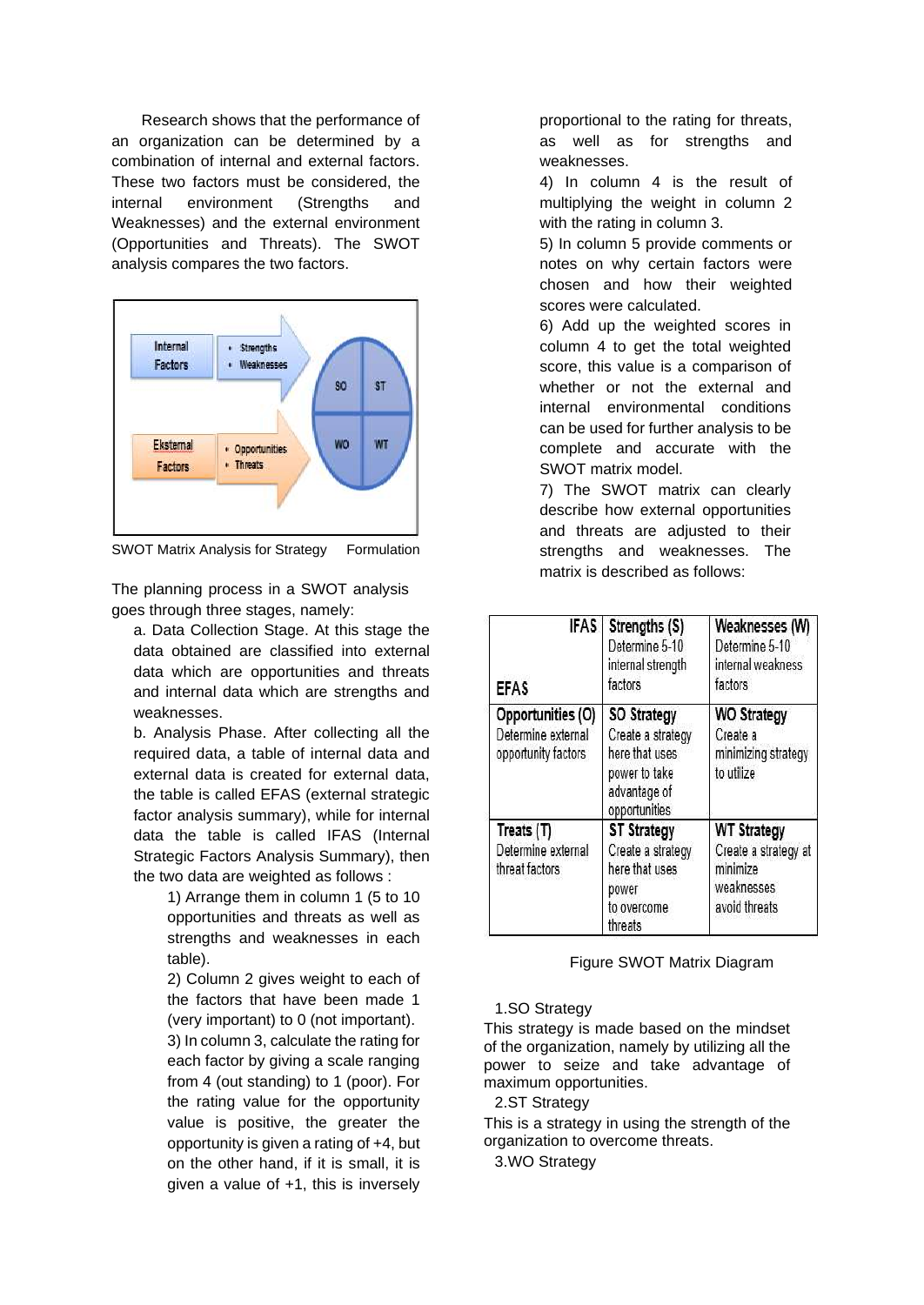This strategy is implemented based on the utilization of existing opportunities by minimizing existing weaknesses.

#### 4.WT Strategy

This strategy is based on activities that are defensive and try to minimize existing weaknesses and avoid threats.

#### **SWOT Analysis Diagram**

#### Quadrant I:

Is a very favorable situation, the organization has the opportunity and strength of the strategy being implemented that is supporting aggressive growth policies. Quadrant II:

There is a threat, but it still has internal strength, the strategy being implemented

use the power to exploit long-term opportunities by means of a diversification (product / market) strategy.

Quadrant III:

Organizations face enormous market opportunities, but there are some internal obstacles / weaknesses. The strategy must be implemented by minimizing internal problems in order to seize market opportunities.

Quadrant IV:

Is a very unfortunate situation, the company faces various internal threats and weaknesses



Figure SWOT Analysis Diagram

#### **2.4 Teori Metode Content Analysis.**

 Content Analysis is a research technique for making repicable and valid inferences with due regard to the context. As a research technique, content analysis includes specific procedures for processing scientific data with the aim of providing knowledge, opening new insights and presenting facts (Klaus Krispendoff, 1993). In this study, later it will not only use a quantitative research model but also use qualitative research methods so that in this study, researchers will examine documentary documents in the form of text, images and symbols which are combined into weighting and rating figures in the hope of knowing the first, second priority. , third and so on.

Furthermore, as a scientific method, Content Analysis has a framework as a guideline for its use as proposed by Type (in Krippendorff, 1980: 35-36) as follows:

a. Pragmatic Content Analysis, which is a procedure to understand text by classifying signs according to their possible causes or consequences. (For example, counting the number of times a word is written or said, which can result in the appearance of liking or disliking a government regime.)

b. Semantic Content Analysis, which is a procedure that classifies signs according to their meaning. (For example, counting the number of times the word democracy is used as a reference as a choice of political systems adopted by most of the world's people). Or, for example, how many times the word Indonesia was mentioned by Obama as a reference to an example of a country with diversity of ethnicity, culture and religion, which is able to unite everything within the framework of a unitary state. In detail, Type develops Semantic Content Analysis into three kinds of categories as follows:

> 1) Designation Analysis, which is to calculate the frequency of how often certain objects (people, objects, groups, concepts) are referred to. This model analysis is also commonly referred to as Subject-Matter Content Analysis.

> 2) Attribution Analysis, which is to calculate the frequency of how often certain object characteristics are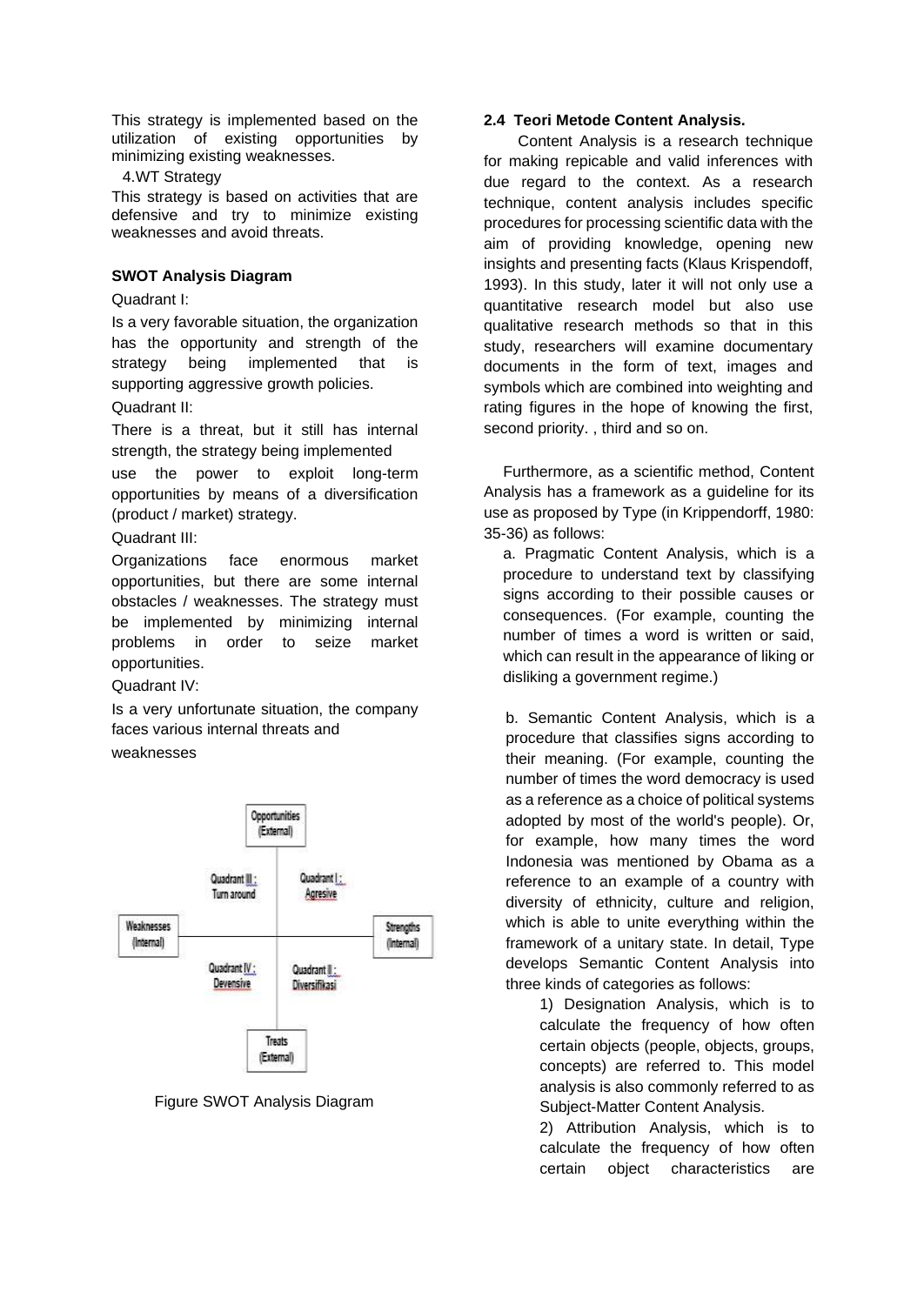referred to or referred to. (For example, characterization of the dangers of using drugs for life)

3)Statement Analysis (Assertion Analysis), which is text analysis by calculating how often certain objects are labeled or given special characters. (For example, how often has Iran been referred to by America as a country that has challenged the international community's appeal in terms of building nuclear projects).

c. Sign-Vehicle Analysis, namely the procedure for understanding text by counting the frequency of the number of times, for example, the word Indonesia appeared in Obama's remarks during a visit to Indonesia.

#### **3. Research methods**

 This research was conducted in four stages, namely the preliminary stage, data collection, data processing, analysis and finally the Conclusion and Suggestion Stage. Shown in the flow chart as follows:

The preliminary stage consists of problem identification, research objective setting, literature study, field study. At the data collection stage, namely data that supports the data processing process.



## Figure Flow Chart of Though

The preliminary stage consists of problem identification, research objective setting,

literature study, field study. At the data collection stage, namely data that supports the data processing process. At the data processing stage, the steps for calculating the matrix are carried out by giving weight and rating values first. In the Analysis Phase, an analysis is carried out from the results of the calculations that have been contained in the quadrant which will later be used as an option for strategies and efforts to resolve these problems. At the conclusion stage, conclusions are drawn from the research that has been carried out as well as suggestions for further research that are related to this research.

#### **4.Results and Discussion**

Strategies, which are derived from policies, can be formulated to provide certainty or ensure that all existing problems can be answered by considering opportunities and threats as well as using the strengths and weaknesses of logistical support. has been identified in the discussion of the current conditions by paying attention to the indicators of success. SWOT analysis is used to identify the strategy to be formulated. These factors will be used as a calculation of weight, rating and score which can be described as follows:

a. Determine the strengths and weaknesses as internal factors.

1)Strength Factor (Strength).

The factors that can be a strength in supporting the task of the Indonesian Navy to increase its capability in implementing logistical support at Pangkalan are as follows:

> a) Professionalism of soldiers sufficient

b) The spirit of the warrior high enough

c) The Indonesian Navy's policy of prioritizing the development of the foremost island base forces is of strategic value.

## 2)Weakness factor

 The weakness factors that can inhibit the strength factor are as follows:a) SDM prajurit yang terbatas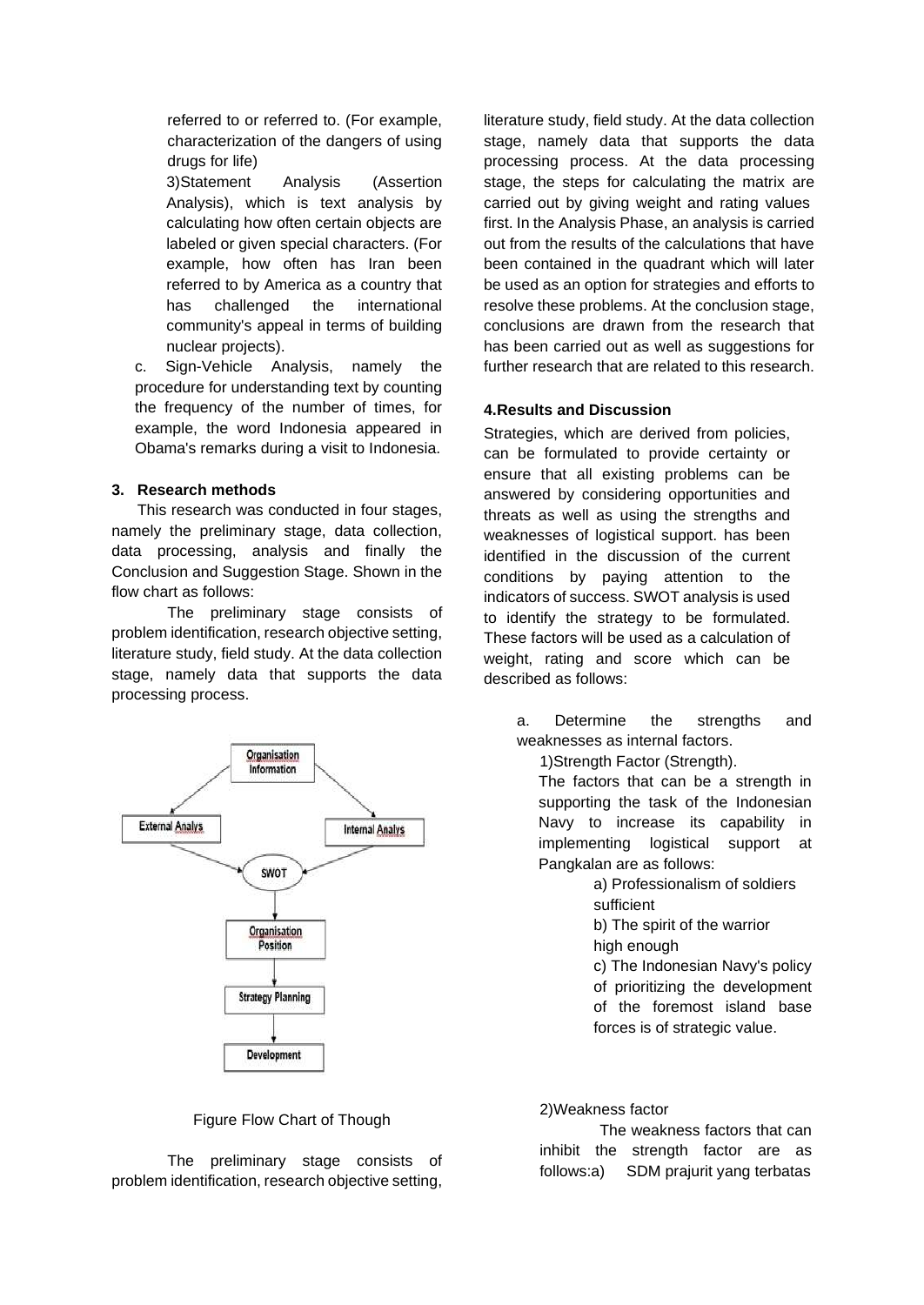- b) The base facility has not standard
- c) Limited infrastructure

b. Determine the opportunity and constraint factor as an external factor.

1) Opportunity Factor

 In determining the strategy, it is inseparable from the opportunity factor, which later can be beneficial for the strategy to be taken, as for the things that can be used as opportunities are as follows:

> a) The strategic position of the island area which is occupied by the base

> b) Government Policy on the World Maritime Axis

> c) Government support in the program to accelerate development on islands which are occupied by bases

- c. Threat factor.
	- 1) Conflict Disputes still exist

state maritime border country region

- 2) Inclined marine weather
- extreme
- 3) There is a threat of action
- crime at sea

The next step is to carry out weighting on internal factors and external factors, the weighted value is obtained by taking data with experts in the Indonesian Navy in the role of diplomacy. The results of weighting the SWOT factor are as follows:

| <b>Strengs</b>                                                                                       | weight | rating | Weightx<br>Rating |
|------------------------------------------------------------------------------------------------------|--------|--------|-------------------|
| Soldier professionalism                                                                              | 0.13   | 2      | 0,26              |
| High morale soldi                                                                                    | 0.12   | 3      | 0,36              |
| Indonesian<br>Navy<br>policy regarding<br>priority development<br>of strategic island<br>base forces | 0.20   | 2      | 0,40              |
|                                                                                                      |        |        | 1,02              |

| Rating | weight<br><b>rating Weightx</b><br>weakness |
|--------|---------------------------------------------|
|--------|---------------------------------------------|

| Human resources of<br>soldiers are limited | 0.30 |   | 120  |
|--------------------------------------------|------|---|------|
| base facilities are not<br>standard        | 0.13 |   | 0.52 |
| limited infrastructure                     | 0,12 | 3 | 0.36 |
|                                            |      |   |      |

### Tabel faktor Internal

| Oportunities                                                      | weight | rating | <b>Weight</b><br>x<br>Rating |
|-------------------------------------------------------------------|--------|--------|------------------------------|
| outer islands strategic<br>position                               | 0.30   | 3      | 090                          |
| government policy on the<br>world's maritime axis                 | 0.17   | 3      | 0,34                         |
| government support for<br>the development of the<br>outer islands | 0,20   | 3      | 0,60                         |
|                                                                   |        |        |                              |

| <b>Threats</b>         | weight | rating | Weigh  |
|------------------------|--------|--------|--------|
|                        |        |        | tx     |
|                        |        |        | Rating |
| border conflicts with  | 0.16   | 2      | 0.32   |
| other countries        |        |        |        |
| extreme weather        | 0.17   | 2      | 0,34   |
|                        |        |        |        |
| threat of crime at sea | 0, 15  | 3      | 0,45   |
|                        |        |        |        |
| total                  | 1:00   |        | 1 11   |

#### Tabel faktor Internal

| Internal (X) | score   | Eksternal (Y) | score |
|--------------|---------|---------------|-------|
| Strength     | 1.02    | Opportunity   | 1.84  |
| Weakness     | 1.20    | <b>Threat</b> | 1.11  |
| difference   | $-0,18$ | difference    | 0,73  |

Quadrant Calculation Table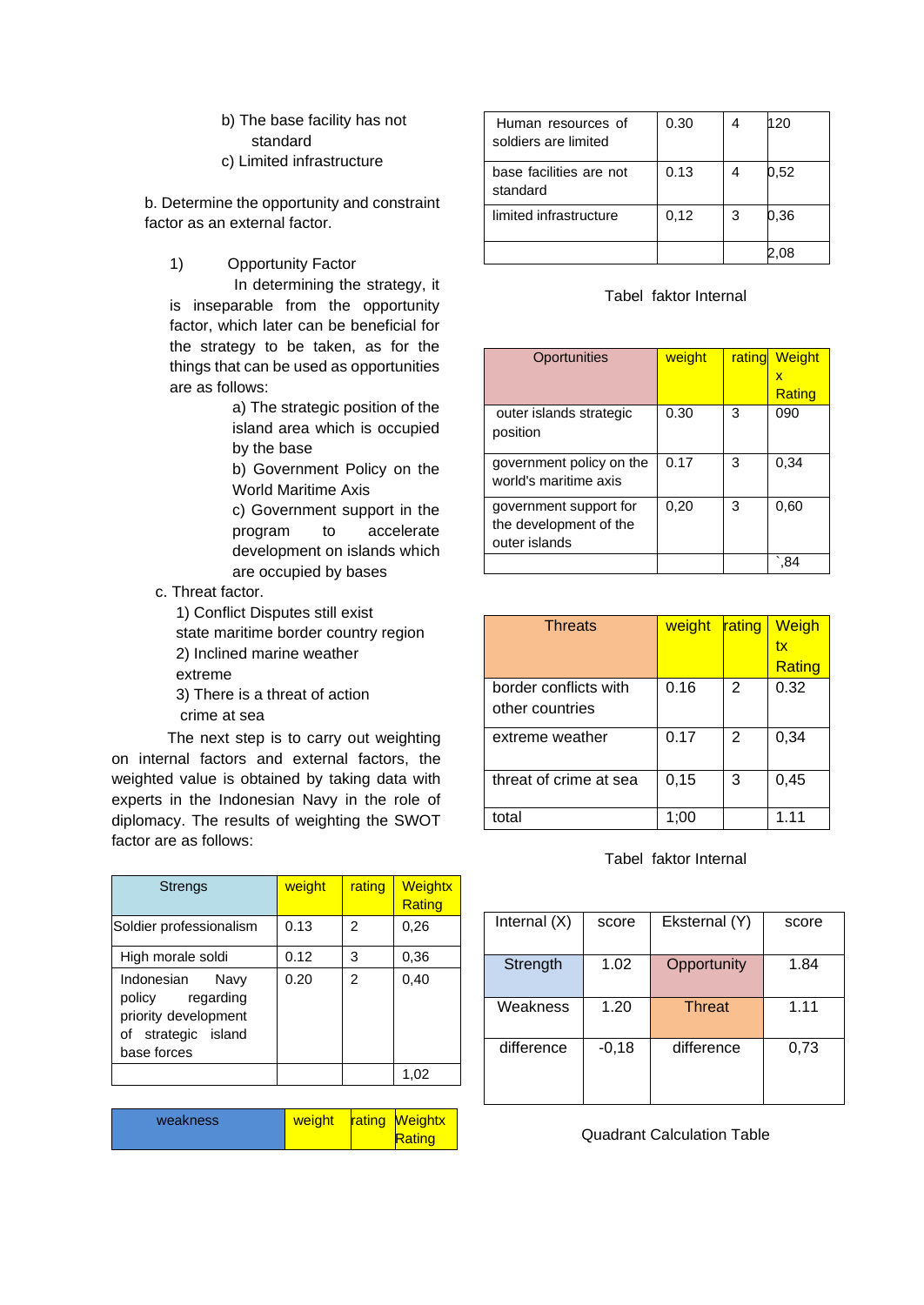

Based on the results of the calculation table and the SWOT quadrant image above, it can be seen that the right strategy is in quadrant III, (a combination of weaknessopportunity (W-O) which means it supports the Turn-Arround strategy, which means using available opportunities to turn weaknesses into advantages.

| <b>IFAS</b>             | Strengs (S)                   | Weakness(W)       |
|-------------------------|-------------------------------|-------------------|
|                         | 1.Soldier                     | 1.Human           |
|                         | professionali                 | Ωf<br>resources   |
|                         | sm                            | soldiers<br>are   |
|                         | 2.High                        | limited           |
|                         | morale                        | 2.base            |
|                         | soldier                       | facilities<br>are |
|                         | 3.Indonesian                  | not standard      |
|                         | Navy policy                   | 3.limited         |
|                         | regarding                     | infrastructure    |
| <b>FFAS</b>             | priority                      |                   |
|                         | development                   |                   |
|                         | of<br>strategic               |                   |
|                         | island<br>base                |                   |
|                         | forces                        |                   |
|                         |                               |                   |
| Oportunities(o)         | strategi SO                   | Strategi WO       |
|                         | Combination                   | Combination of    |
| islands<br>1.outer      | of strategies:                | strategies        |
| strategic position      | *S101.S102                    | *W1O1, W1O2.      |
| 2.government            | S1O3.                         | W1O3              |
| policy on the           | *S2O1S2O2,                    | *W2O1, W2O2,      |
| world's                 | S <sub>2</sub> O <sub>3</sub> | W2O3              |
| maritime axis           | *S3O1,S3O2                    | *W3O1, W3O2,      |
| 2.governme              | .S3O3                         | W3O3              |
| nt<br>support           |                               |                   |
| for<br>the              |                               |                   |
| development             |                               |                   |
| of the outer<br>islands |                               |                   |

| <b>Threats</b><br>(T)                                     | Strategi (ST)                                                                             | Strategi (WT)                                                                     |
|-----------------------------------------------------------|-------------------------------------------------------------------------------------------|-----------------------------------------------------------------------------------|
| 1.border<br>with<br>conflicts<br>other<br>countries       | Combination of<br>strategies:                                                             | Combination of<br>strategies:                                                     |
| 2.extreme<br>weather<br>3.threat of<br>crime<br>at<br>sea | *S1T1;S1T2;S<br>1T3<br>*S2T1,S2T2,S<br>2T <sub>3</sub><br>*S3T1,S3T2,S<br>3T <sub>3</sub> | *W1T1, W1T2, W1<br>T3<br>*W2T1.W2T1,W1<br>T3<br>*W3T1, W3T2, W3<br>T <sub>3</sub> |

## SWOT Quadrant Combination Table

e. From data processing using SWOT, it can be concluded from the results of data processing, namely as follows:

1) The difference between strengths and weaknesses is -0.18 points.

2) The difference between opportunities and threats is 0.73 points.

3) From the results above, the SWOT position is in quadrant III, which means it supports the turnaround / investment investment strategy.

| N<br>O         | <b>STRATEGY</b><br><b>FORMULATION Rating</b> | Weight | X    | total | rang<br>king   |
|----------------|----------------------------------------------|--------|------|-------|----------------|
| 1              | 2                                            | 3      |      | 4     |                |
| 1              | $W-01$                                       | 120    | 0.90 | 1,08  | $\overline{1}$ |
| $\overline{2}$ | $W-02$                                       | 120    | 0.34 | 0.41  |                |
| 3              | $W-03$                                       | 120    | 0,60 | 0,72  | $\overline{2}$ |
| 5              | $W-01$                                       | 0,52   | 0.90 | 0,47  | 3              |
| 6              | $W-02$                                       | 0,52   | 0.34 | 0, 18 |                |
| $\overline{7}$ | W-03                                         | 0,52   | 0.60 | 0,31  |                |
| 9              | $W-01$                                       | 0,36   | 0,90 | 0,32  |                |
| 10             | $W-02$                                       | 0,36   | 0,34 | 0,12  |                |
| 11             | W-03                                         | 0,36   | 0.60 | 0,22  |                |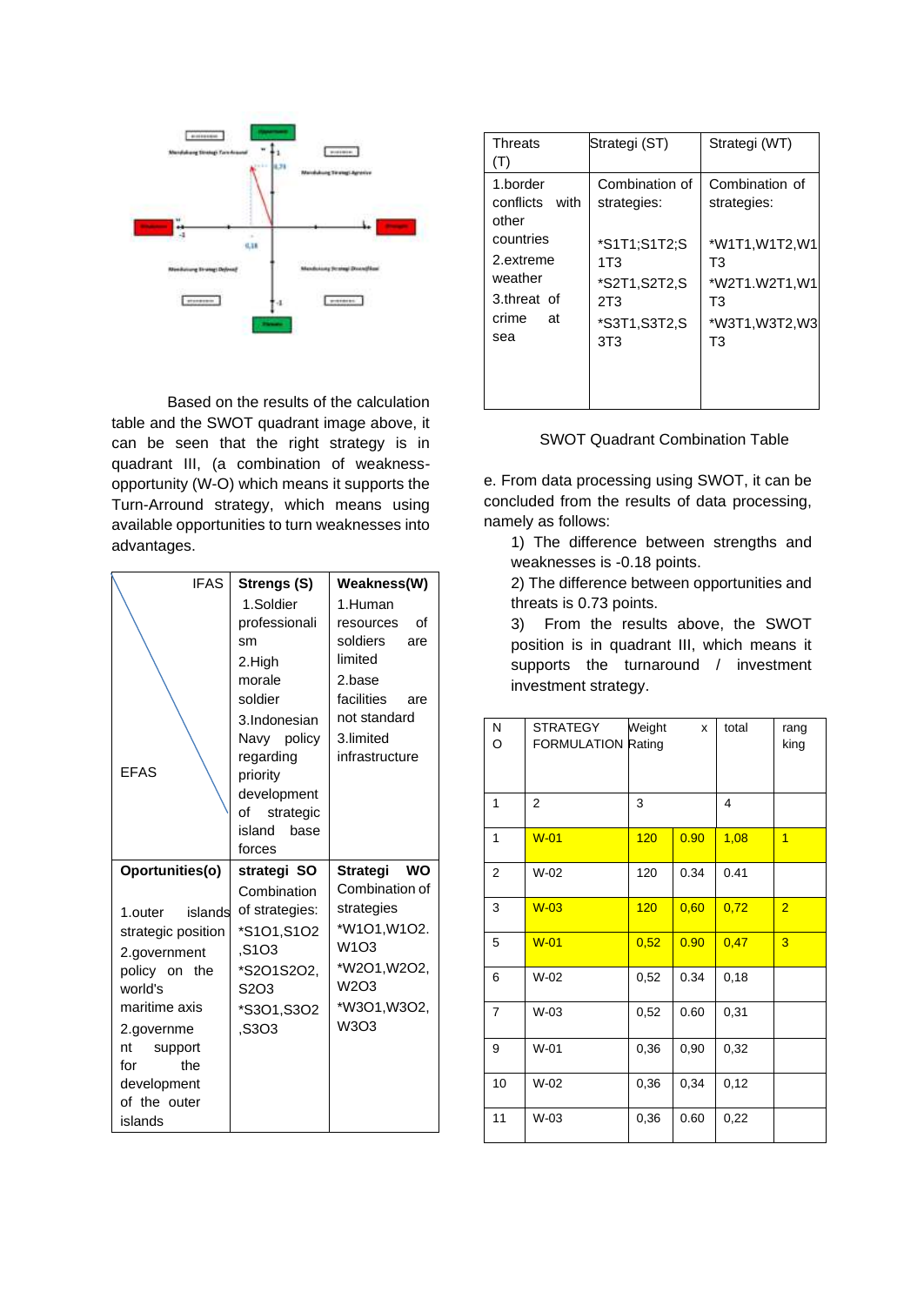In order to optimize the capability of logistical support to support the duties of the Navy, an appropriate strategy is needed by taking into account the factors that influence it so that it can achieve the expected conditions. The following are several strategies that need to be formulated based on predetermined policy directions in order to optimize the capability of the TNI AL bases function

a. Strategy - 1.

Carrying out maintenance and repair functions to support the maintenance of KRI and other defense equipment elements in accordance with the standard of base functions to support TNI / TNI AL operations.

b. Strategy - 2.

Carry out increased base functions in terms of maintenance through coordination and cooperation with the Government to build Pangkalan maintenance facilities

c. Strategy - 3.

Improving anchoring facilities through the construction of independent mooring facilities and pontoon wharves to ensure speed in providing logistical support for elements of the Navy operations that will carry out refilling.

In order to realize these policies and strategies in order to face the existing opportunities and constraints, concrete efforts are needed, including:

a. Strategic Efforts 1.

1) Realizing the availability of spare parts for elements of the Indonesian Navy operations, including KRI, submarines, aircraft and marine combat vehicles by building an integrated warehousing facility as a sub-depot for supplies on Island B.

2) Determine the basis for determining needs including material strength in accordance with provisions along with reserves, norm or stock index, number of days of provisions in accordance with operating needs.

3) In this case Disbekal cooperates with related agencies, namely PT. Pertamina in ensuring the availability of fuel and lubricating oil which is needed at any time, especially types of special lubricants or those that are difficult to obtain and also for the possibility of easy distribution so that they can be directly pushed to areas that can later be stored in the warehouse of the Sub Depo of Supplies on the island of B.

4) Build Ammunition and Weapons Warehouse in support of defense equipment.

5) Cooperation with local governments to increase the need for supplies in the form of fresh water and foodstuffs to support defense equipment.

6) Increasing the quality and quantity of transportation facilities in sending supplies to operational elements.

## b. Strategy efforts 2.

1) Build a docking facility for KRI repairs to carry out maintenance of the underwater stomach.

2) Build a machining workshop which is supported by complete and modern equipment.

3) Building an electrical repair shop.

4) Build a navigation and communication equipment workshop

5) Providing technicians who have expertise in fixing elements from the top overhoul to general overhoul levels.

6) Cooperation with available shipyards around the archipelago.

c. Strategic Efforts 3.

1) Build an independent dock berthing facility with specifications that can accommodate large tonnage Indonesian Navy ships.

2) Build a pontoon dock to dock the submarine.

3) In cooperation with the local government to get priority to use the existing public jetty around Island B, if the jetty construction cannot yet be carried out.

4) Build warehouse building facilities to speed up the logistics distribution process that has been approved.

5) Providing complete infrastructure and facilities to support anchoring facilities.